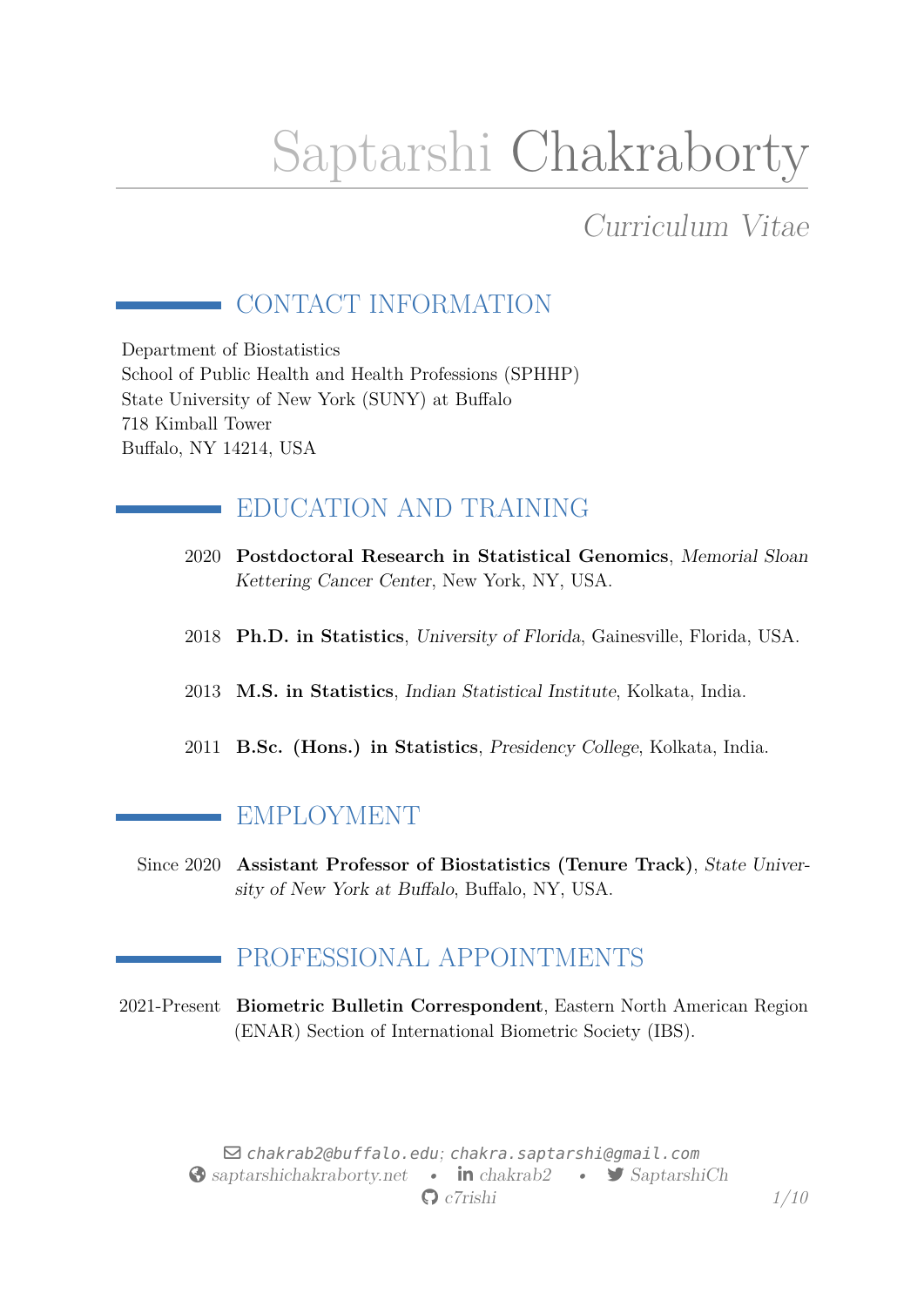- 2022-Present **Chair, BERD Consulting Lab**, CTSI Biostatistics Epidemiology & Research Design (BERD) Core, SPHHP, University at Buffalo SUNY.
- 2020-Present **Member, CTSI Biostatistics Epidemiology & Research Design (BERD) Core**, CTSI SPHHP, University at Buffalo SUNY.

## RESEARCH INTERESTS

Computational Statistics, Bayesian modeling, Bayesian computations and Monte Carlo methods, statistical modeling in cancer genomics and computational biology, statistical methods for medical product safety/pharmacovigilance, statistical machine learning, big and high-dimensional data, dimension reduction, statistical software development, statistical consultation in biomedical research.

## REFEREED PUBLICATIONS

#### Statistics in Genomics and Computational Biology

- 1. **Chakraborty, S**., Martin, A., Guan, Z., Begg, C. B., and Shen, R. (2021). Mining mutation contexts across the cancer genome to map tumor site of origin. *Nat Commun* **12,** 3051. [Link.](https://www.nature.com/articles/s41467-021-23094-z)
- 2. **Chakraborty, S.**, Ecker, B. L., Seier, K., Aveson, V. G., Balachandran, V. P., Drebin, J. A., D'Angelica, M. I., Kingham, T. P., Sigel, C. S., Soares, K. C., Vakiani, E., Wei, A. C., Chandwani, R., Gonen, M., Shen, R., Jarnagin, W. R. (2021). Genome-derived Classification Signature for Ampullary Adenocarcinoma to Improve Clinical Cancer Care. *Clinical Cancer Research*. **(27)** (21) 5891-5899. [Link.](https://clincancerres.aacrjournals.org/content/early/2021/09/25/1078-0432.CCR-21-1906)
- 3. **Chakraborty, S.** Tian, L, Tseng, Y, and Wong, S. W. (2021). Bayesian analysis of coupled cellular and nuclear trajectories for cell migration. *Biometrics* 1-12. [Link.](https://onlinelibrary.wiley.com/doi/10.1111/biom.13468)
- 4. **Chakraborty, S.**, Begg, C. B., and Shen, R. (2020). Using the "Hidden" Genome to Improve Classification of Cancer Types. *Biometrics. 2020;1–11.* [Link.](https://onlinelibrary.wiley.com/doi/abs/10.1111/biom.13367) [arXiv.](https://arxiv.org/abs/2005.10779)
- 5. **Chakraborty, S.**, Arora A., Begg, C. B. and Shen, R. (2019). Using Somatic Variant Richness to Mine Signals from Rare Variants in the Cancer Genome. *Nat Commun* **10**, 5506. [Link.](https://www.nature.com/articles/s41467-019-13402-z)

### Markov Chain Monte Carlo Theory

6. **Chakraborty, S.**, Bhattacharya, B., and Khare, K. (2022). Estimating accuracy of the MCMC variance estimator: asymptotic normality for batch means estimators. *Statistics and Probability Letters,* 109337. [arXiv.](https://arxiv.org/abs/1911.00915) [Link.](https://www.sciencedirect.com/science/article/abs/pii/S0167715221002868)

> $\boxdot$  [chakrab2@buffalo.edu](mailto:chakrab2@buffalo.edu); [chakra.saptarshi@gmail.com](mailto:chakra.saptarshi@gmail.com) Saptarshichakraborty.net • **in** [chakrab2](https://www.linkedin.com/in/chakrab2) • [SaptarshiCh](https://www.twitter.com/SaptarshiCh) § [c7rishi](https://www.github.com/c7rishi) *2[/10](#page-9-0)*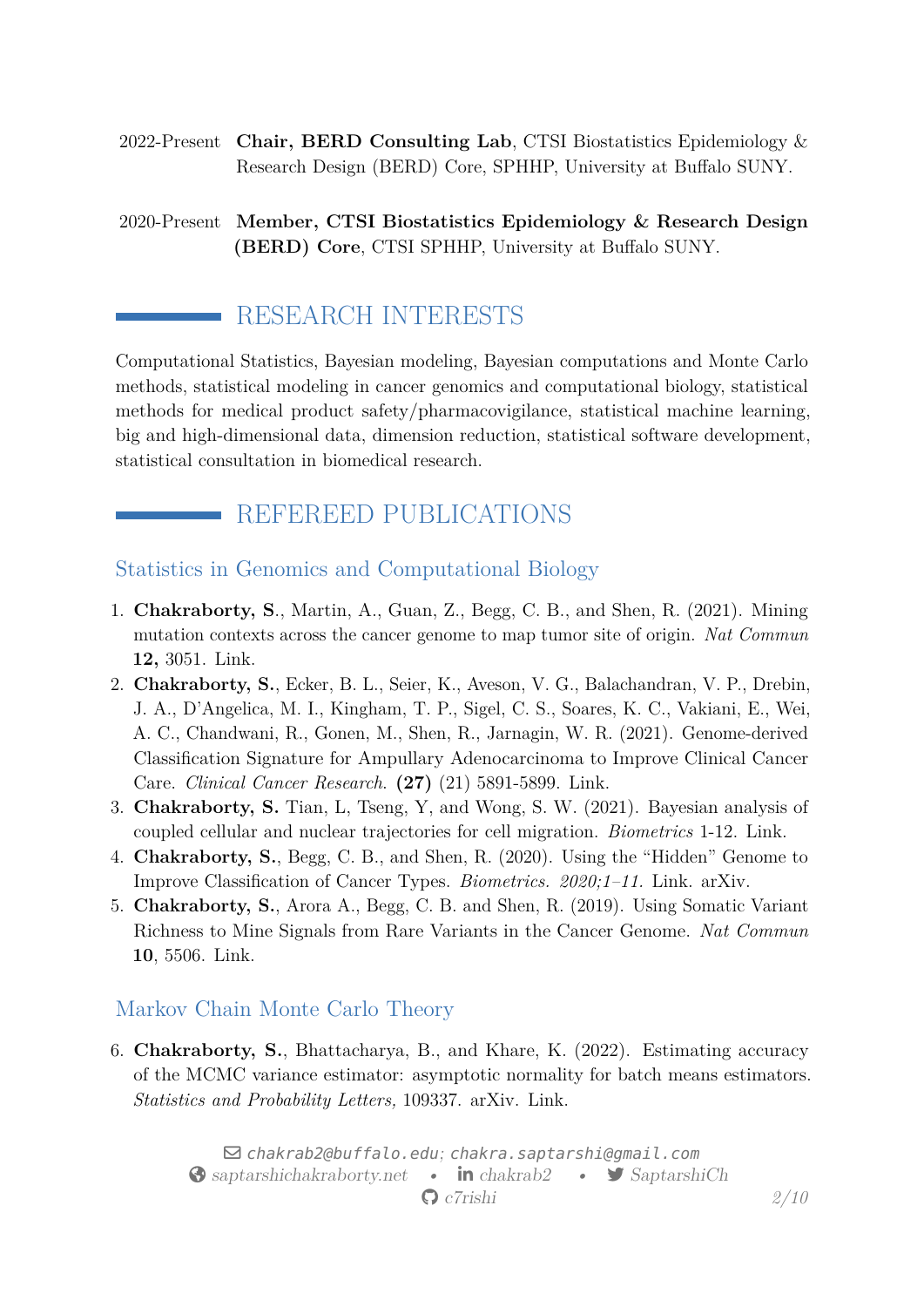- 7. **Chakraborty, S.** and Khare, K. (2019). Consistent estimation of the spectrum of trace class data augmentation algorithms. *Bernoulli.* 25(4B), 2019, 3832–3863. [arXiv.](https://arxiv.org/abs/1711.00572) [Link.](https://projecteuclid.org/euclid.bj/1569398786)
- 8. **Chakraborty, S.** and Khare, K. (2017). Convergence properties of Gibbs samplers for Bayesian probit regression with proper priors, *Electronic Journal of Statistics* 11, 177-210. [Link.](https://projecteuclid.org/euclid.ejs/1485939612)

Statistical Methods for Multivariate Data and Data on Manifolds and Constrained Spaces

- 9. Lee, M., **Chakraborty, S.**, and Su, Z. (2022). A Bayesian approach to envelope quantile regression. *Statistica Sinica.* 32, 1-19 [Link.](http://www3.stat.sinica.edu.tw/LatestART/SS-2020-0109_fp.pdf)
- 10. **Chakraborty, S.** and Wong, S. W. (2022). On the circular correlation coefficients for bivariate von Mises distributions on a torus. *Stat Papers.* [Link.](https://link.springer.com/article/10.1007/s00362-022-01333-9) [arXiv.](https://arxiv.org/abs/1804.08553)
- 11. Maji, A., **Chakraborty, S.**, and Basu, A., (2017). Statistical Inference based on the Logarithmic Power Divergence. *Society For Application Of Statistics And Allied Sciences*, 2, 39–51. [Link](http://www.sasaa.org/complete_journal/vol2__6.pdf)

#### Computational Research

12. **Chakraborty, S.** and Wong, S. W. (2021). BAMBI: An R package for Fitting Bivariate Angular Mixture Models. *Journal of Statistical Software*, *99* (11), 1–69. [Link.](https://doi.org/10.18637/jss.v099.i11)

#### Collaborative Applied Research

- 13. Atanasova, K, **Chakraborty, S** (co-first author), Ratnayake, R, Khare, K, Luesch, H. (2022). An epigenetic small molecule screen to target abnormal nuclear morphology in human cells. *To appear in Molecular Biology of the Cell*.
- 14. Batra, A, Barnard, A, Lott, D J, Willcocks, R, Forbes, S C, **Chakraborty, S**, Daniels, M, Arbogast, J, Triplett, W, Henricson, E, Dayan, J G, Schmalfuss, C, Sweeney, L, Byrne, B J, McDonald, C, Vandenborne, K, Walter, G A. (2022). Longitudinal changes in cardiac function in Duchenne muscular dystrophy population as measured by magnetic resonance imaging. *To appear in BMC Cardiovascular Disorders*.
- 15. Ambruster, C.E., Brauer, A.L., Humby, M.S., Shao, J., **Chakraborty, S.** (2021). Prospective assessment of catheter-associated bacteriuria in nursing home residents: clinical presentation, epidemiology, and colonization dynamics. *JCI Insight.* Oct 8;6(19):e144775. [Link.](https://pubmed.ncbi.nlm.nih.gov/34473649/)
- 16. Cassidy, D. J., **Chakraborty, S.**, Panda, N., McKinley, S. K., Mansur, A., Hamdi I., Mullen, J., Petrusa, E., Phitayakorn, R., and Gee, D. (2020). The Surgical Knowledge "Growth Curve": Predicting ABSITE Scores and Identifying "At-Risk" Residents.

 $\boxdot$  [chakrab2@buffalo.edu](mailto:chakrab2@buffalo.edu); [chakra.saptarshi@gmail.com](mailto:chakra.saptarshi@gmail.com) Solar [saptarshichakraborty.net](http://saptarshichakraborty.net) • **in** [chakrab2](https://www.linkedin.com/in/chakrab2) • [SaptarshiCh](https://www.twitter.com/SaptarshiCh) § [c7rishi](https://www.github.com/c7rishi) *3[/10](#page-9-0)*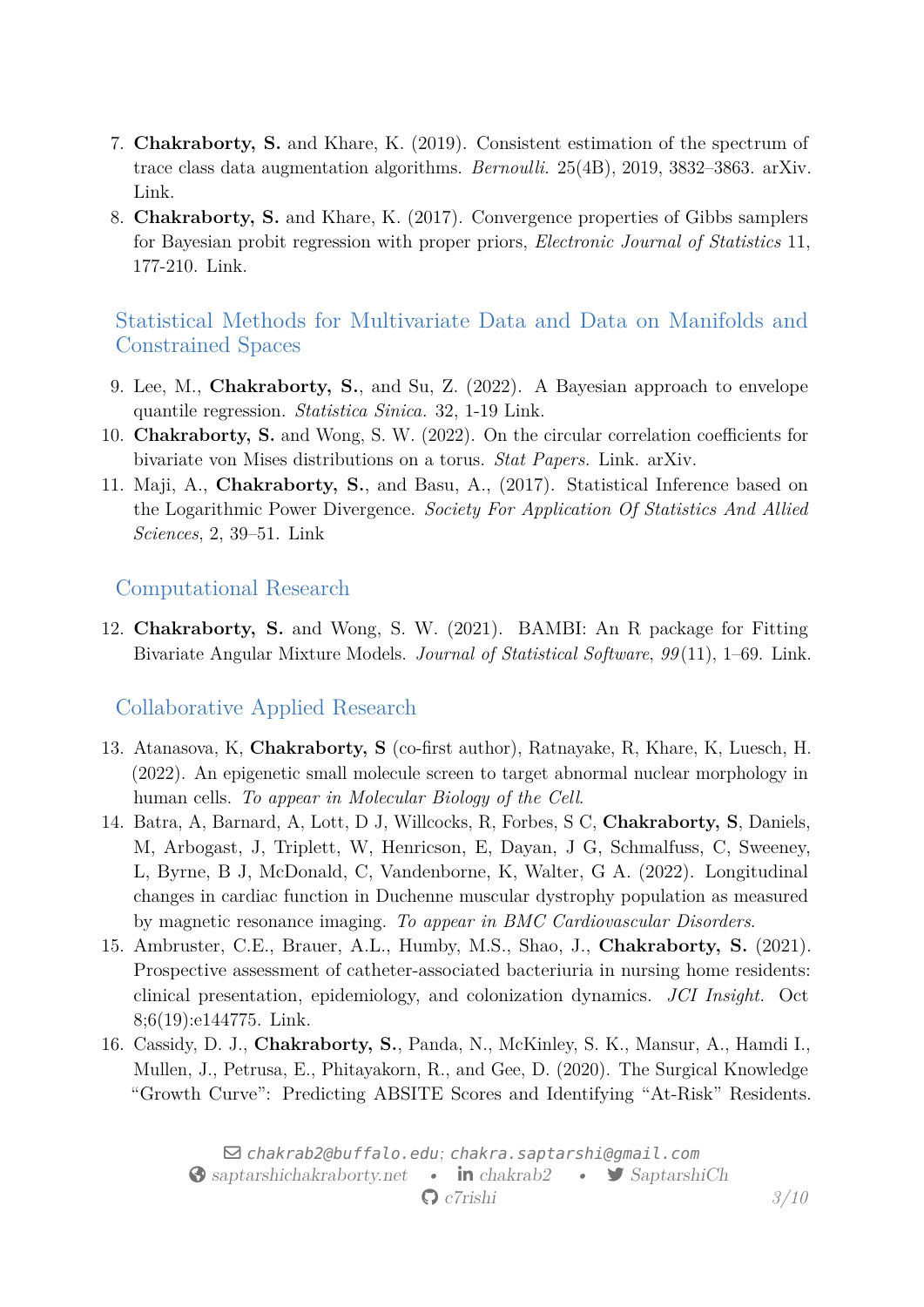*Journal of Surgical Education.* [Link.](https://www.sciencedirect.com/science/article/abs/pii/S1931720420302312)

- 17. Barnard, A. M., Wilcox, R., Forbes, S.C., Daniels, M. J., **Chakraborty, S.**, Lott, D., J., Senesac, C. R., Arora, H., Sweeny, L., Walter, G. H., and Vandenborne, K. H. E. (2020). MR biomarkers predict clinical function in Duchenne muscular dystrophy. *Neurology*, *94* (9), e897-e909. [Link.](https://www.ncbi.nlm.nih.gov/pmc/articles/PMC7238941/)
- 18. Rooney, W. D., Berlow, Y. A., Triplett, W. T., Forbes, S. C., Willcocks, R. J., Wang, D, Arora, H, Senesac, C, Lott, D. J., Finkel, R., Russman, B. S., Finanger, E. L., **Chakraborty, S.**, O'Brien, E, Moloney, B, Barnard, A, Sweeney, H. L., Daniels, M. J., Walter, G. A., and Vandenborne, K. (2020). Modeling disease trajectory in Duchenne muscular dystrophy. *Neurology*, *94* (15), e1622-e1633. [Link.](https://pubmed.ncbi.nlm.nih.gov/32184340/)
- 19. Vaziri, S., Awan, O., Porche, K., Scott, K., Sacks, P., Dru, A. B., **Chakraborty, S.**, Khare, K., Hoh, B., and Rahman, M. (2019). Reimbursement Patterns for Neurosurgery: Analysis of the NERVES Survey Results from 2011-2016. *Clinical Neurology and Neurosurgery*, p.105406. [Link.](https://www.ncbi.nlm.nih.gov/pubmed/31302381)
- 20. Chatterjee, N., Nair, P.K.R., **Chakraborty, S.**, and Nair, V.D. (2018). Changes in soil carbon stocks across the Forest-Agroforest-Agriculture/Pasture continuum in various agroecological regions: A meta-analysis. *Agriculture, Ecosystems and Environment*, 266, 55-67. [Link.](https://www.sciencedirect.com/science/article/abs/pii/S0167880918302913)
- 21. Vaziri, S., Wilson, J., Abbatematteo, J., Kubilis, P., **Chakraborty, S.**, Kshitij, K., and Hoh, D. J. (2017). Predictive performance of the American College of Surgeons universal risk calculator in neurosurgical patients. *Journal of Neurosurgery*, 1-6. [Link.](https://www.ncbi.nlm.nih.gov/pubmed/28452615)

# STATISTICAL SOFTWARE DEVELOPMENT

- 1. [BAMBI](https://cran.r-project.org/web/packages/BAMBI/index.html): An R package for Bivariate Angular Mixture Models. *Downloaded over 40,000 times.*
- 2. [variantprobs](https://github.com/c7rishi/variantprobs): An R package for estimating probabilities and expected numbers of mutations in the tumor genome.
- 3. [hidgenclassifier](https://github.com/c7rishi/hidgenclassifier): An R package implementing Key functions for Bayesian hidden genome classifiers. Includes functions for preprocessing genommic data, fitting and predicting from hidden genome classifiers.
- 4. [pvLRT](https://github.com/c7rishi/pvLRT): An R package for likelihood ratio test based methods for pharmacovigilance.
- 5. Benvlp: An R package for comprehensive Bayesian envelope modeling.

# **PRE-PRINT PUBLICATIONS**

- 1. Mukherjee S, Khare K, and **Chakraborty S**. (2021). Convergence properties of data augmentation algorithms for high-dimensional robit regression. *Under Review*
- 2. **Chakraborty, S.**, Markatou, M., and Ball, R. (2021). Likelihood Ratio Test Based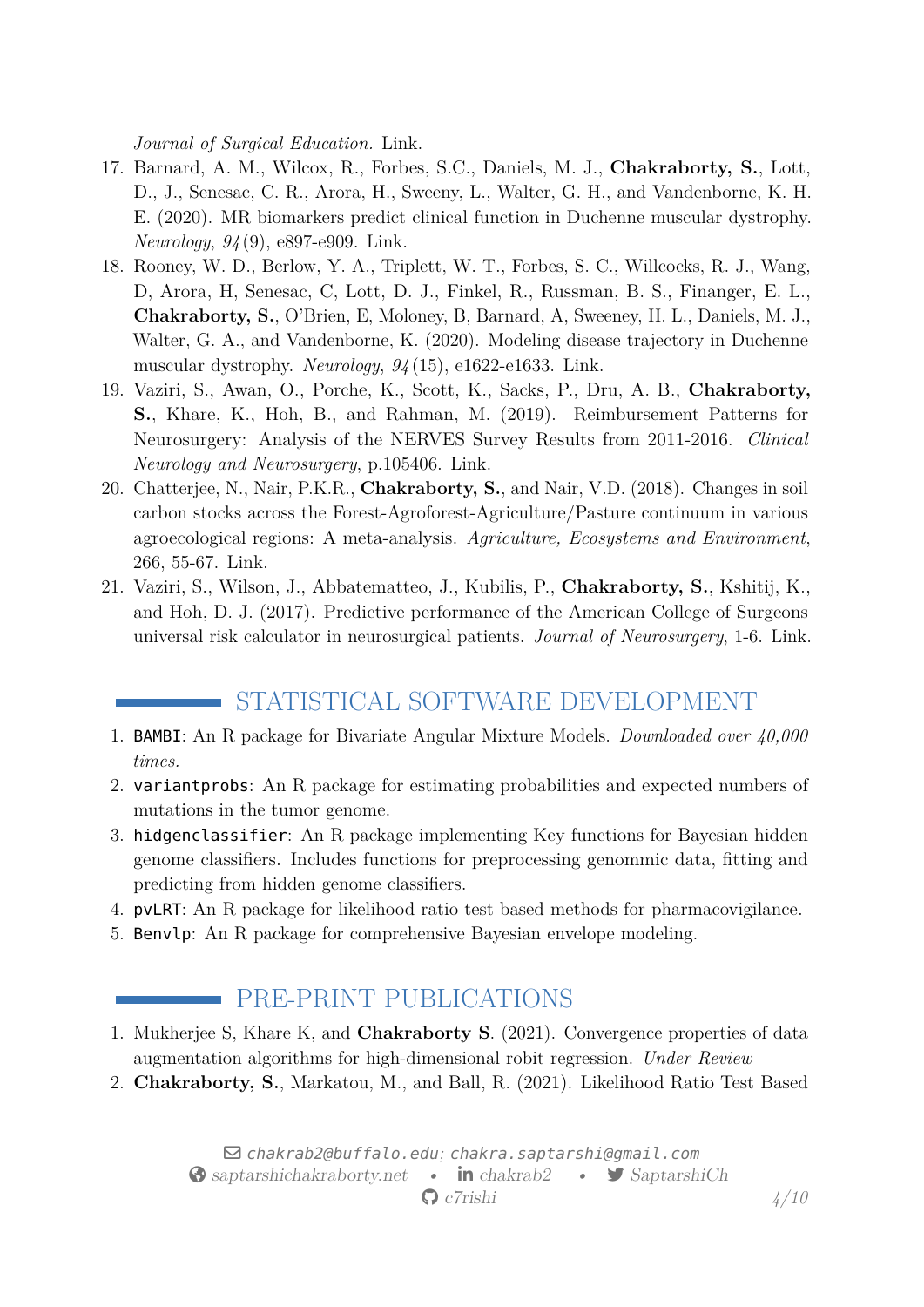Drug Safety Assessment using R package pvLRT. *Under Review*.

- 3. **Chakraborty, S.**, Liu, A., Ball, R., and Markatou, M. (2021). On the Use of the Likelihood Ratio Test Methodology in Pharmacovigilance. *In Revision.*
- 4. **Chakraborty, S.** and Su, Z. (2021). A comprehensive Bayesian framework for envelope models. *In revision*.



#### Current Research

- 1. R01CA251339: Harnessing rare variants for tumor classification (PI: Shen, R.). **Source:** National Cancer Institute (HHS - NIH). **Role:** Consultant. **Period:** April 2021 - March 2024. Total Award Amount: \$404,888.00.
- 2. 75F40120C00159: Evaluating LRT for Post-Market Surveillance of Adverse Events (PI: Markatou, M.). **Source:** US Food and Drug Administration (FDA). **Role:** Co-investigator **Period:** October 2020 – September 2022. Total Award Amount: \$527,735.00.
- 3. 5UL1T1001412-06: University at Buffalo Clinical and Translational Science Institute (PD/PI: Murphy, T.F.). **Source:** National Institute of Health: National Center for Advancing Translational Sciences (NIH/NCATS). **Role:** Co-investigator. **Period:** December 2019 - December 2024. Total Award Amount: \$19,231,451.00.

#### Submitted/Under Review

1. Statistical Inference in Whole-Genome-Driven Cancer-Site Characterization Problems. **Agency:** National Institute of Health. **Application Type:** R01. **Role:** Principal Investigator.

# ADVISING AND MENTORING

#### PhD Student Advising

- 1. **Anran Liu.** PhD Student at Department of Biostatistics, SPHHP, University at Buffalo SUNY. Co-advised with Prof. Marianthi Markatou. (2020 - Present).
- 2. **Shuangcheng Hua.** PhD Student at Department of Biostatistics, SPHHP, University at Buffalo SUNY. Co-advised with Prof. Chanxing Ma. (2022 - Present).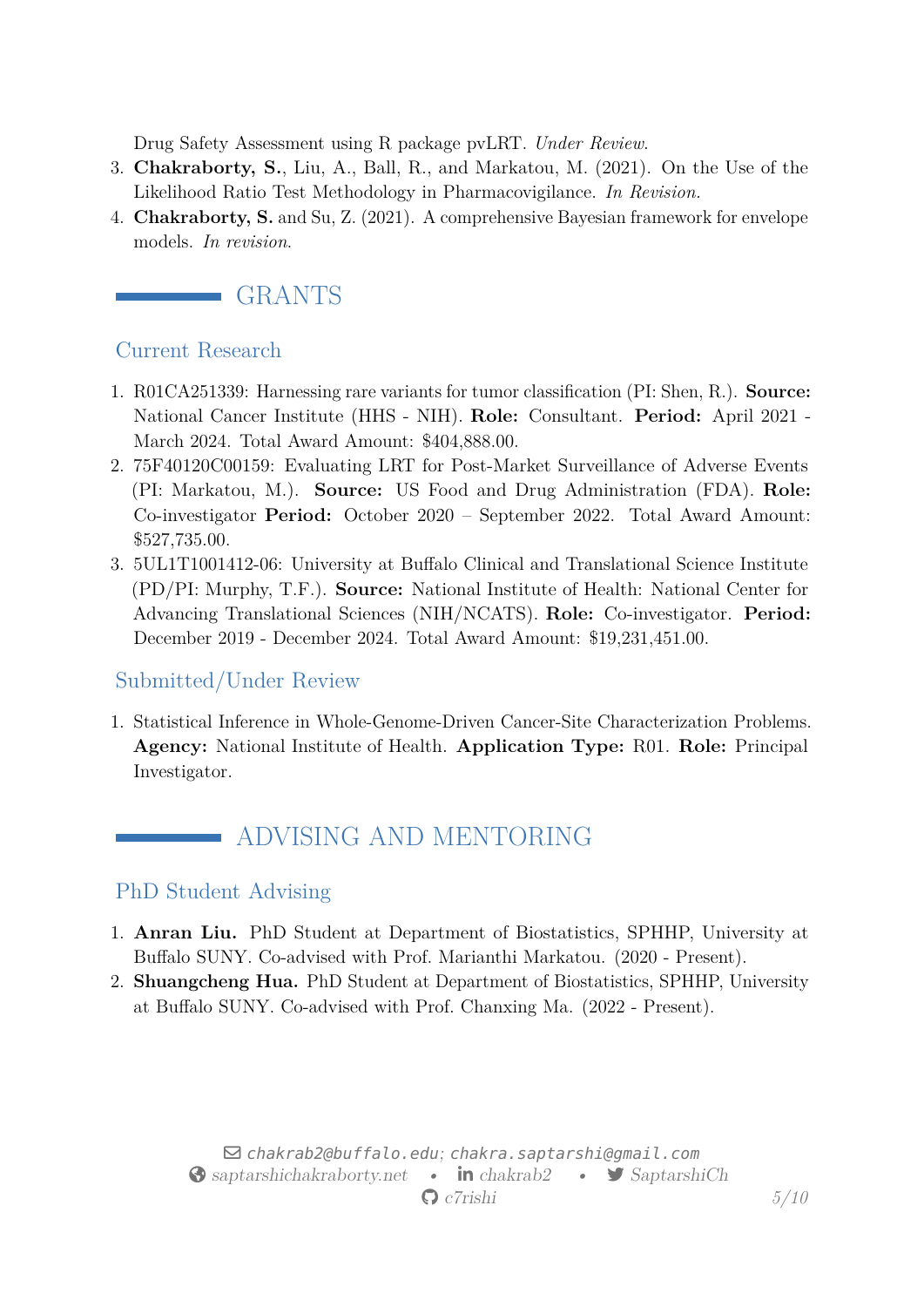#### MS Student Advising

1. **Jiahui Shao.** MS Student at Department of Biostatistics, SPHHP, University at Buffalo SUNY. (2021 - 2022).

## Undergraduate Project Mentoring

- 1. **Ethan Ashby.** BS student at Pomona College. Project done at the Quantitative Sciences Undergraduate Research Experience (QSURE) program, Department of Epidemiology & Biostatistics, Memorial Sloan-Kettering Cancer Center, New York, NY USA. Co-mentored with Dr. Ronglai Shen. (Summer 2020).
- 2. **Victoria Tripodi.** BS student at University at Buffalo, SUNY. Project done at the BERD Winter Institute for Biostatistics 2021, Department of Biostatistics, SPHHP, University at Buffalo SUNY. (Winter 2021).
- 3. **Jason Caballes.** BS student at University at Buffalo, SUNY. Project done at the BERD Winter Institute for Biostatistics 2021, Department of Biostatistics, SPHHP, University at Buffalo SUNY. (Winter 2021).
- 4. **Alexandra Vool.** BS student at University at Buffalo, SUNY. Project done at the BERD Winter Institute for Biostatistics 2021, Department of Biostatistics, SPHHP, University at Buffalo SUNY. (Winter 2021).
- 5. **Tinh Ho.** BS student at University at Buffalo, SUNY. Project done at the BERD Winter Institute for Biostatistics 2022, Department of Biostatistics, SPHHP, University at Buffalo SUNY. (Winter 2022).
- 6. **Michelle Gagliardo.** BS student at SUNY Geneseo. Project done at the BERD Winter Institute for Biostatistics 2022, Department of Biostatistics, SPHHP, University at Buffalo SUNY. (Winter 2022).
- 7. **Andrew Mosbo.** BS student at SUNY Geneseo. Project done at the BERD Winter Institute for Biostatistics 2022, Department of Biostatistics, SPHHP, University at Buffalo SUNY. (Winter 2022).

## Advising on Graduate Committees

- 1. **Sean Knipe.** MS Student, Department of Biostatistics, SPHHP, University at Buffalo SUNY. (Spring 2021).
- 2. **Jiefei Wang.** PhD Student, Department of Biostatistics, SPHHP, University at Buffalo SUNY. (Spring 2022).
- 3. **Yihao Tan.** MA Student, Department of Biostatistics, SPHHP, University at Buffalo SUNY. (Spring 2022).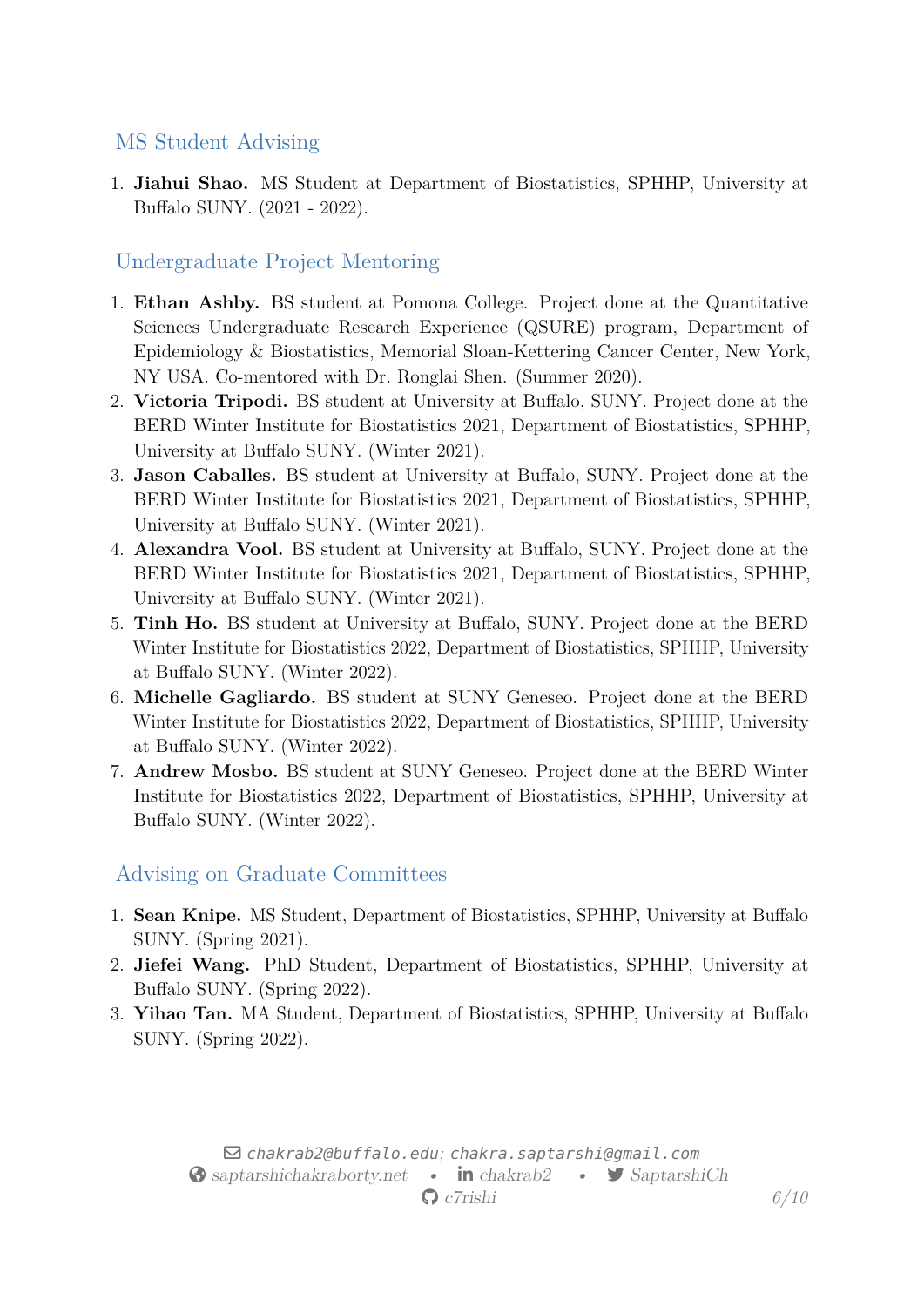# RESEARCH PRESENTATIONS

#### Invited Presentations (Presenter's name in bold)

- 1. **Chakraborty, S.**, Su, Z. A Comprehensive Bayesian Approach to Envelope Models. Invited Presentation given (virtually) at EcoSta 2022 Hybrid Conference. Ryouko University, Japan, June, 2022.
- 2. **Chakraborty, S.**, Guan, Z, Martin, A., Begg C B, and Shen R. Mining mutation contexts across the cancer genome to map tumor site of origin. Invited Oral Presentation given at UPSTAT-2022 Conference. University at Buffalo, Buffalo, NY, May 2022.
- 3. **Chakraborty, S.**. Statistical Learning in Large-Scale Genome-Driven Cancer Characterization Problems. Invited Oral Presentation given (virtually) at IAD DAYS Conference. University at Buffalo, Buffalo, NY, May 2022.
- 4. **Chakraborty S**, Su, Z. A Comprehensive Bayesian Framework for Envelope Models. Invited topic contributed oral presentation given (virtually) at Joint Statistical Meeting Virtual Conference, USA, August 2021.
- 5. **Chakraborty, S.**, Guan, Z, Arora, A., Ecker, B., Martin, A., Jarnagin, W, Gonen M, Seier K, Begg C B, and Shen R. Mining mutation contexts across the cancer genome to map tumor site of origin with applications in Ampullary Adenocarcinoma. Invited Oral Presentation given at University at Buffalo Cancer Research Consortium Seminar Series, Buffalo, NY, July 2021.
- 6. **Chakraborty, S.**, Begg C B, and Shen R. Research Overview: Mining somatic mutations across the cancer genome to map tumor site of origin. Invited Oral Presentation given at SDOH: Methods for Identification & impact of treatment of opiod users. University at Buffalo, SUNY, USA, July 2021.
- 7. **Chakraborty, S.**, Su, Z. A Comprehensive Bayesian Framework for Envelope Models. Invited oral presentation given (virtually) at CFE-CMStatistics conference, London, UK, December 2020.
- 8. **Chakraborty S**, Arora, A, Shen R, Begg C. B. Using Somatic Variant Richness to Mine Signals from Rare Variants & Using the "Hidden" genome. Oral presentation given at Epidemiology and Biostatistics departmental seminar series, Memorial Sloan Kettering Cancer, New York, NY, January 2020.
- 9. Chakraborty S, Arora, A, Begg C. B, **Shen, R.**. Using Somatic Variant Richness to Mine Signals from Rare Variants in the Cancer Genome. Invited oral presentation given at the Joint Statistical Meetings, Denver, CO, USA, August 2019.
- 10. Chakraborty, S., **Su, Z.** A Comprehensive Bayesian Framework for Envelope Models. Invited oral presentation given at EcoSta conference, Taichung, Taiwan, 2019.
- 11. **Chakraborty S**, Shen R., Begg C. B. Estimating Somatic Variant Richness in the Cancer Genome. Invited oral presentation given at the Epidemiology & Biostatistics Departmental Seminar Series, MSKCC, New York, NY, 2019.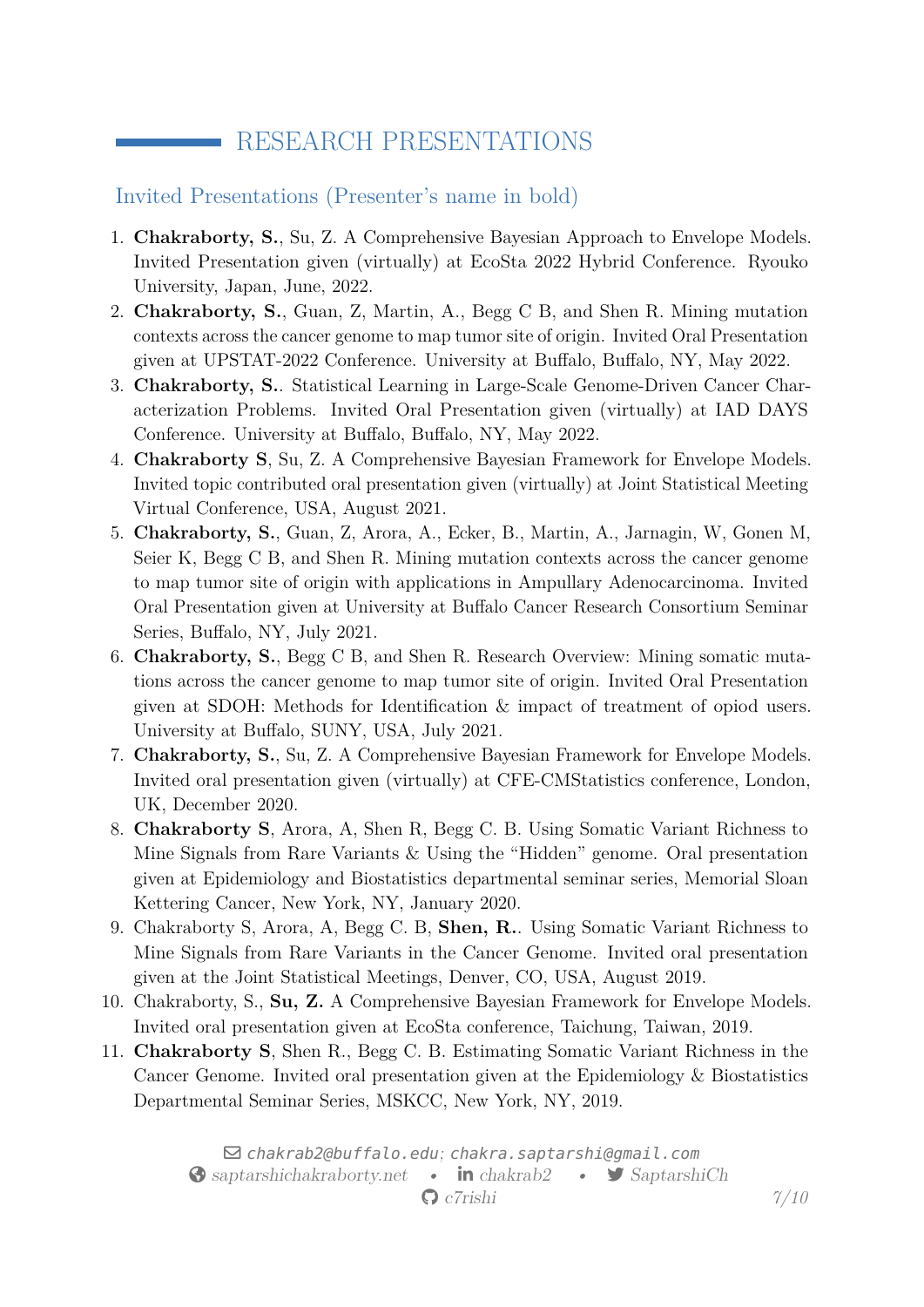12. **Chakraborty, S.**, Khare, K. Convergence properties of Gibbs samplers for Bayesian probit regression with proper priors. Invited oral Presentation given at the Conference of Indian Statistical Association, Hyderabad, India, 2017.

Contributed Presentations (Presenter's name in bold)

- 13. **Chakraborty S**, Arora, A, Shen R, Begg C. B. Using Somatic Variant Richness to Mine Signals from Rare Variants in the Cancer Genome. Poster presentation given at the annual postdoc symposium at the Memorial Sloan-Kettering Cancer Center, New York, NY, 2019.
- 14. **Lee M**, Chakraborty S, Su Z. A Bayesian quantile envelope regression model. Poster Presentation given at the Joint Statistical Meetings, Denver, CO, 2019.
- 15. Awan O, Scott K, **Vaziri S**, Chakraborty S, Kshitij K, Rahman M. Re- imbursement Patterns for Neurosurgery: Analysis of the NERVES Survey Results from 2011-2016. Poster presented at the University of Florida Research Symposium, 2019.
- 16. **Vaziri S**, Scott K, Awan O, Chakraborty S, Kshitij K, Kubilis P, Hoh D. Risk Calculators in Neurosurgery: Identifying the High Cost Patient. Oral Presentation at the University of Florida Neurosurgical Research Symposium in Gainesville, FL, 2019.
- 17. **Vaziri S**, Henson C, Scott K, Awan O, Chakraborty S, Kshitij K, Kubilis P, Hoh D. Predictors of Cost in Patients Undergoing Lumbar Spine Surgery. Oral Presentation given at the CNS Spine Section National Meeting in Miami, FL, 2019.
- 18. **Vaziri S**, Awan O, Scott K, Chakraborty S, Khare, K., Rahman M. Re- imbursement Patterns for Neurosurgery: Analysis of the NERVES Survey Results from 2011-2016. Oral Presentation given at the AANS in San Diego, CA 2019.
- 19. **Chakraborty, S.**, Khare, K. Consistent estimation of the spectrum of trace class data augmentation algorithms. Contributed oral presentation given at ENAR, Atlanta, GA, 2018.
- 20. **Chakraborty, S.**, Wong, S. W. BAMBI: An R package for bivariate angular mixture models. Contributed oral presentation given at ENAR, Washington, D.C., 2017.
- 21. **Chakraborty, S.**, Khare, K. Consistent estimation of the spectrum of trace class data augmentation algorithms. Contributed oral presentation given at the Joint Statistical Meetings, Baltimore, MD, 2017.

# COURSE TEACHING

- 1. STA 642: Topics in Advanced Modeling: Statistical Data Mining (PhD Level). Department of Biostatistics, University at Buffalo, SUNY. Fall 2022.
- 2. STA 521: Introduction to Theoretical Statistics I (Masters' Level). Department of Biostatistics, University at Buffalo, SUNY. Fall 2020.
- 3. STA 522: Introduction to Theoretical Statistics II (Masters' Level). Department of

 $\boxdot$  [chakrab2@buffalo.edu](mailto:chakrab2@buffalo.edu); [chakra.saptarshi@gmail.com](mailto:chakra.saptarshi@gmail.com) Solar [saptarshichakraborty.net](http://saptarshichakraborty.net) • **in** [chakrab2](https://www.linkedin.com/in/chakrab2) • [SaptarshiCh](https://www.twitter.com/SaptarshiCh) § [c7rishi](https://www.github.com/c7rishi) *8[/10](#page-9-0)*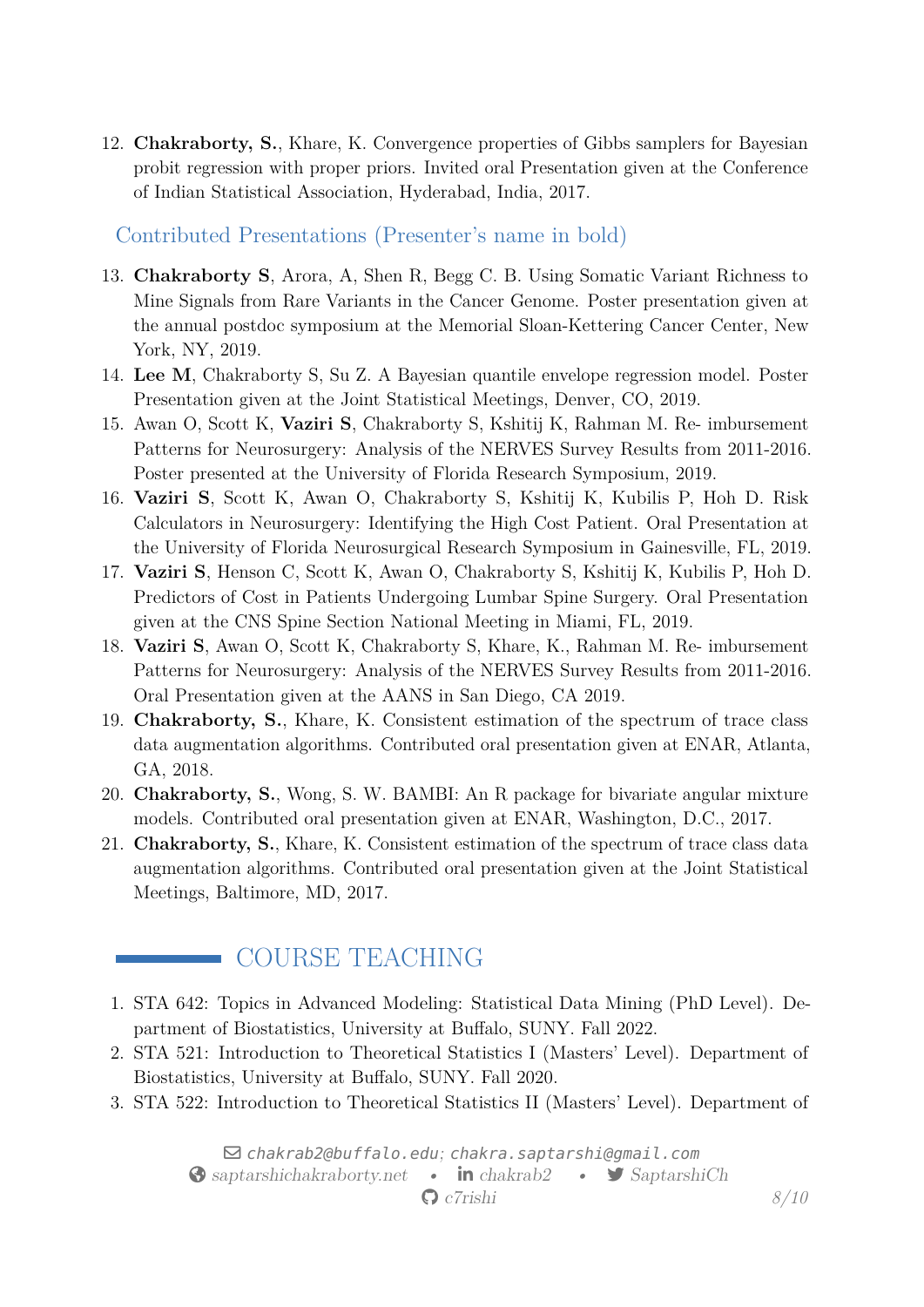Biostatistics, University at Buffalo, SUNY. Spring 2021, Spring 2022.

4. Instructor of STA 4321 & STA 5325: Introduction to Probability & Fundamentals of Probability (Advanced Undergraduate Level). Department of Statistics, University of Florida. Fall 2017.

# WORKSHOP TEACHING/INSTRUCTING

- 1. BERD Research-on-a-Napkin Consulting: quick (bio-)statistical consultation to researchers interested in submitting a funding application for selected pilot RFAs. June 2021, June 2022.
- 2. Classification Methods for Data Mining. CTSI Workshop: BERD Data Mining in Health Sciences. Clinical and Translational Science Institute, University at Buffalo, SUNY. April 2022.
- 3. Statistics in the Era of Massive Data. BERD Faculty Lecture. BERD Winter Institute for Biostatistics 2022. University at Buffalo, SUNY. January 2022.
- 4. An Introduction to Hidden Genome Modeling with R package hidgenclassifier. Virtual Workshop given at Department of Biostatsitics & Epidemilogy, Memorial Sloan-Kettering Cancer Center, New York. November 2020.

## PROFESSIONAL SERVICES

- 2022-Present **Organizer of Departmental Seminar Series**, Department of Biostatistics, SPHHP, University at Buffalo, SUNY.
	- 2022 **Member, Core Organizing Committee and IT Committe**, UP-STAT 2022 Conference: Upstate NY Chapter of American Statistical Association, May 2-4, Jacobs School of Medicine, University at Buffalo SUNY, Buffalo, NY, USA.
	- 2022 **Judge, BERD High School Poster Contest**, Department of Biostatistics, School of Public Health and Health Professions (SPHHP), University at Buffalo, SUNY.
	- 2022 **Invited Conference Session Organizer**, Session Title: Recent Advances in Computational Bayesian Methods I & II, UP-STAT 2022 Conference, May 2-4, University at Buffalo, NY, USA.